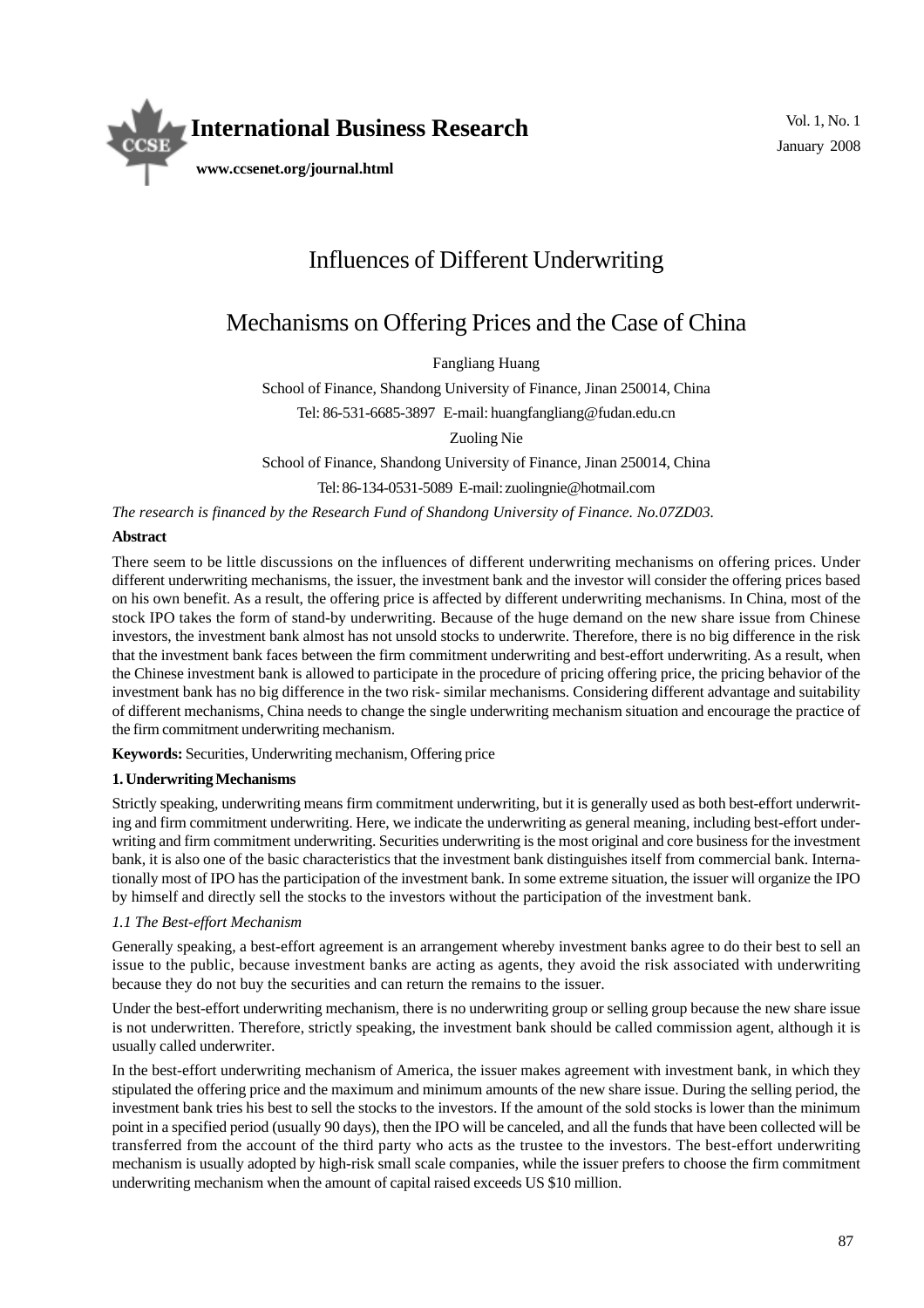# *1.2 The Firm Commitment Mechanism*

Firm commitment underwriting mechanism means that the investment bank will buy the new securities according to the agreement and resell the securities to the public at a markup, bearing all of the expenses associated with the sale; Or standby underwriting mechanism, it means at the end of the underwriting period, the investment bank purchases all the unsold securities by himself.

Under the firm commitment underwriting mechanism, the issuer can get the guaranteed funds in the certain period, and transfer all or most market risk to the investment bank. The issuer usually sold all the new share issues to the underwriting group which has one or several leading underwriters.

Firm commitment underwriting mechanism is a widely used issuing mechanism in the developed market. In America, when the issuing company signs the agreement with the investment bank, the red-herring prospectus will be revealed to the public, in which the range of the offering price is given. When the issuing company and the investment bank accomplished the marketing and got the purchasing willing from the investors, the offering price will be finally confirmed, at the same time, the final prospectus is revealed to the public. The issue of the securities started officially when the SEC ratified the issuance. The investment bank needs to sell all the securities to the investors at price less than the predetermined offering price.

In some countries or areas, the investment banks (correctly speaking, the leading underwriters) can decide whether to make market when he takes firm commitment underwriting. The behavior of market making is an accepted legal manipulating marking price behavior by some supervising institution. (Note 1) In the large-amount issuance situation, the underwriter takes the responsibility to stabilize the market price to prevent the market price from dropping under the offering price on the first day of the stock listing in the secondary market. The market maker mechanism is well applied in the NASDAQ market. Through the market making, the interest of the underwriter is further connected with the invest value of the issuer, which is beneficial to the after-market stable performance of IPO and can shorten the over-reaction period and the span of regression of IPO price discovering process as possible as it could be. If the demand of the new share issue almost equals the supply or the former is stronger than latter on the listing day, the trade price will not drop under the offering price. As a result, the underwriter need not make market. If the trade price dropped under the offering price, the underwriter can purchase stocks from the secondary market to stabilize the price; if the price keeps dropping, the underwriter can decide whether to continue to act as the market maker.

Contrary to the dramatic drop of trade price, the trade price can also dramatically soar. At such situation, some underwriters can take over-allotment option measures to stabilize market, that is, the green shoes option clause in the underwriting agreement. According to the rule 2710 (C) (6) (B) (IX) of the National Association of Securities Dealers (NASD), the amount of the securities that the underwriter sold can go beyond the originally stipulated amount, but less than 15% of the overall amount of the securities of firm commitment underwriting.

In the stand-by underwriting mechanism, after the listing of the new securities, the trade price is automatically formed by the strength of market demand and supply, the underwriters seldom take market making or over-allotment option measures to stabilize the market.

The traditional underwriting mechanism in the U.K. is the stand-by underwriting mechanism. The "issuing house" published issuing announcement and accepted the subscription of investors representing the interests of issuer. The issuing house will stop subscribing when he gets enough amount of subscription and the securities will be allocated to the subscribers by the issuer. If the subscribing amount is over the issuing amount, the issuer will take different methods to allocate these securities to the subscribers. The investment bank usually does not make spread profit and not subscribe the securities at his own account; he acts as the broker to service the customer and only receives underwriting fees. The underwriter will purchase all the unsold securities if there are still some securities not being purchased by the investors in certain period. This mechanism is called "strict", "old fashioned", "stand-by" underwriting in America, and this mechanism is widely used in rights offerings at the present, such as "stockholder new shares warrants" or convertible bonds "convertible rights", but it is seldom used in IPO.

# **2. A Comparison of different underwriting mechanisms**

In the stand-by underwriting, the investment bank will purchase all the unsold securities only under the condition that there existed unsold securities. This kind of situation seldom happened in practice, so the investment bank faces lower risk than in the firm commitment underwriting but higher risk than in the best-effort underwriting. In the stand-by underwriting, the investment bank needs certain amount of funds to finance the possible purchases for the unsold stocks, so the capital cost of stand-by underwriting is higher than the best-effort underwriting because in this mechanism the investment bank does not need funds, while the cost is lower than the firm commitment underwriting because the investment bank needs large amount of funds. In the stand-by underwriting, the investment bank only takes underwriting fees, so the profit is lower than the firm commitment underwriting but higher than the best-effort underwriting.

To reduce the underwriting risk, the professional requirement for the investment in the firm commitment underwriting is highest among the three mechanisms. The investment bank needs strong marketing webs, the capability to control demand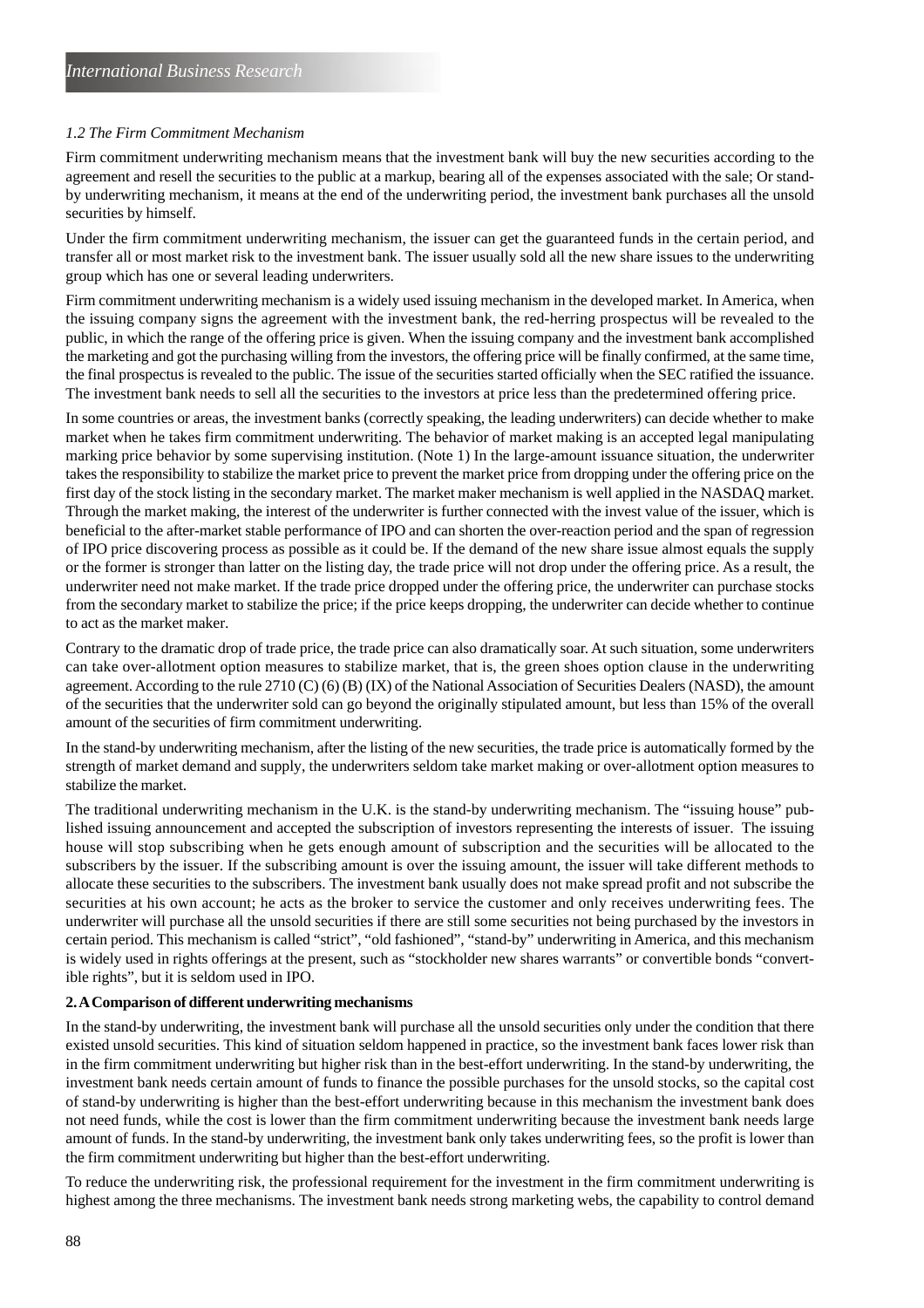from the investors, the capability to correctly price capital assets.

Under the best-effort underwriting mechanism, the investment bank only takes commission fees, and the profit usually has nothing to do with the abnormal profit that the investors get in the secondary market after the new share issue. Therefore, the investment bank pays little attention to the offering prices.

From the response of investors to different underwriting mechanisms, due to the asymmetric information in the IPO, Bower (1989) found that under the firm commitment underwriting mechanism, the underwriter acts as the role to guarantee the enterprise value for the investors, while under the best-effort underwriting mechanism, the investors will estimate the individual issuer's value at the average value because they can only get the information about the enterprise average value.

In the best-effort underwriting mechanism, the investment bank may propose the offering price from its own benefit due to the benefit conflict between him and the issuer, consequently, it is difficult for the issuer to judge whether the price proposition is in the benefit of him due to the lack of information about the demand. However, generally speaking, because the investment bank needs not to bear too much risk from sale, the motivation to make lower offering price is not strong. While the issuer hopes to make offering price as high as possible because he wants to collect funds as much as possible; at the same time, the issuer will also consider the risk from failing to sell all the securities, so the offering price can not be priced too high. The final offering price  $(P_{ob})$  will stay between the lower offering price  $(P_{obmin})$  that the issuer takes the issuing risk into consideration and the higher offering price  $(P_{\text{ohmar}})$  that the issuer hopes to collect more funds. That is,

$$
P_{ob \min} \le P_{ob} \le P_{ob \max} \tag{2-1}
$$

Under the firm commitment underwriting mechanism, the benefit targets of both investment bank and issuer have changed. The investment bank is motivated to price the offering price lower to reduce the selling risk. While the issuer hopes to get higher offering price to collect more funds because the selling risk that he faces is greatly reduced. Therefore, the offering price  $(P_{of})$  in the firm commitment underwriting mechanism will stay between the price  $(P_{ofmin})$  at which the investment bank could successfully issue the securities and the price  $(P_{\text{ofmax}})$  that makes the issuer satisfied.

$$
P_{of \min} \le P_{of} \le P_{of \max} \tag{2-2}
$$

The upper limit of Inequality (2-1) and (2-2) is the same, it is the offering price at which the issuer hopes to collect more funds. That is

$$
P_{o\ b\ m\ a\ x} = P_{o\ f\ m\ a\ x} \tag{2-3}
$$

But the lower limit of inequality (2-1) and (2-2) is different. Generally speaking,  $P_{\text{obmin}}$  is the lower limit of offering price when the issuer takes the issuing risk into consideration, while  $P_{\text{ofmin}}$  is the lower limit of offering price when the investment bank takes the issuing risk into consideration. The difference between these two prices is determined by the different risk judgment from the investment bank and the issuer, so they may be equal or unequal in the quantity.

In the practice, best-effort underwriting mechanism is widely adopted by some not famous issuers because it is difficult for them to find the underwriter to underwrite the securities. When the best-effort underwriting is used, the issuing risk is basically borne by the issuer himself. Of course, this kind of mechanism is also taken by some famous companies to issue new securities.

Besides the above mechanisms, some small companies even can take the Direct Public Offering (DPO) mechanism to directly sell the securities to the investors by internet, they will bypass the intermediary (investment bank) when the market condition can guarantee the price discovering process to function normally. In America, DPO needs to be registered in the securities supervising institution and this registration cost will be lower than that in SEC. Therefore, DPO is usually adopted by small companies to save cost. For example, the stocks of many consuming goods enterprises are mostly subscribed by their consumers when the enterprises take DPO to issue securities. The investors will be more cautious when they make investing decisions because there is on participation of the investment bank, which indicates that there is lack of prudent investigation and the evaluation to the stock from the professional institution as well as common risk bearer. As the internet is widely used, DPO has broken through the traditional time and space restrict. Under the condition of the perfect and efficient supervision, DPO will be paid more attention due to its merits: fast transferring information, simple process as well as lower cost.

#### **3. IPO Underwriting Mechanisms Adopted in China**

In the early stocks issuance stage of mainland China, the methods of the best-effort underwriting or self selling were widely adopted. The securities department of the bank sold the new securities as the agent when the best-effort method is used. The securities company was born at the end of 1980s, and the best-effort underwriting was basically taken by the securities company to issue securities at the end of 1980s and the beginning of 1990s.

The state council issued "Temporary Regulatory of Securities Issuance and Trade Administration" in April, 1993, which stipulated that IPOs should be underwritten by securities operating institutions, and the methods included firm commitment underwriting and best-effort underwriting. (1998) "Securities Law" (21th clause) further declared that the firm commitment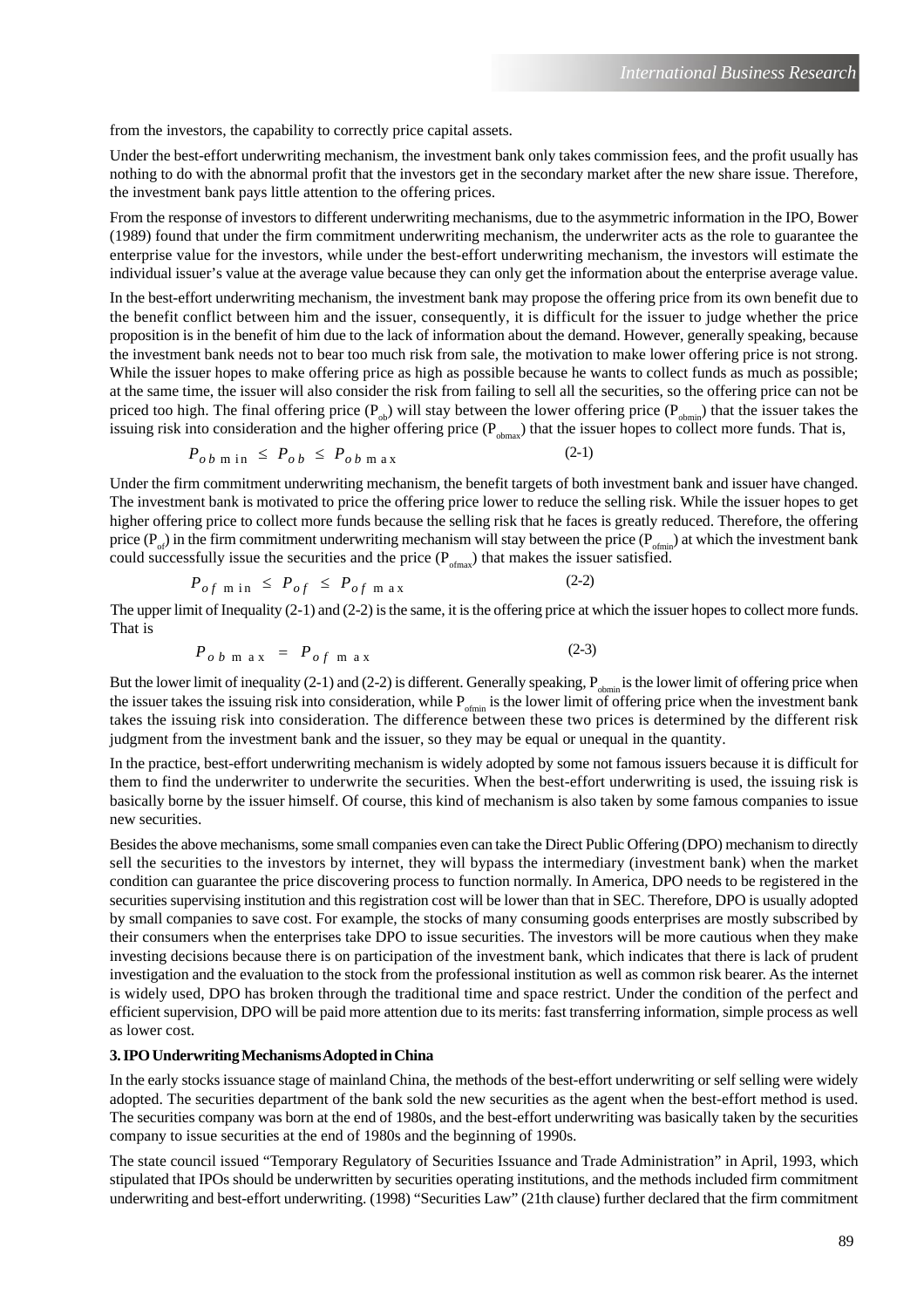underwriting is that securities company purchases all the securities from the issuer at the agreement price or purchases all the unsold securities by himself at the end of the underwriting period. There is no obvious change in 2005 "Securities Law" (28th Clause). But in practice, except for several individual cases of firm commitment underwriting, most of IPO in China took stand-by underwriting methods. (Note 2) Table 1 shows the different IPO underwriting mechanisms that China has adopted since the issuance of stocks began in the mainland.

# **4. Institutional Analysis on IPO Underwriting Mechanisms of China**

Chinese laws and rules have not special restrict on the underwriting mechanisms of investment banks, after all, Chinese capital market is in the early stage of construction, only several enterprises adopted best-effort underwriting mechanism, individually for firm commitment underwriting mechanism, most IPO took the stand-by underwriting mechanism. While in developed countries, such as America, firm commitment underwriting mechanism is widely used, what is the reason behind the phenomenon?

To understand the reason that the firm commitment underwriting mechanism is not widely used in China, we need to consider from the following aspects: the capital requirement to the investment bank, the borne underwriting risk, the related underwriting fees as well as the securities underwriting background of China.

The capital requirements and the underwriting risks for the investment bank are increasing progressively under these three kinds of mechanisms: best-effort underwriting, stand-by underwriting and the firm commitment underwriting.

Under the best-effort underwriting mechanism, the investment bank need not use its own capital only acting as the agent to sell the securities. If the subscriptions are not enough or failed, the loss for the investment bank is the reduction of the underwriting fees or nothing to receive, so the risk is quite small.

Under the firm commitment underwriting mechanism, the investment bank needs to purchase all the securities and then resells to the investors, so the capital requirement is very high for the investment bank. The investment bank is required to prepare enough funds for each IPO so that he could subscribe all the securities at predetermined price, which means that large amounts of capital are occupied, consequently, the loss of the interest cost and opportunity cost of the capital is caused. If the investment failed to sell all the securities, then the sale risk is borne by the investment bank. Of course, in practice, the underwriting risks and opportunity loss are quite small, because the investment bank usually sells majorities of the securities to the institutional investors or cooperators who have good reputation and have long-term cooperation relationship with the investment bank. The investment bank will receive underwriting spread or sales discount which comes from the difference between the proceeds an issuer receives and the price paid by the public except for the underwriting fees. The higher profit is attractive to the investment bank.

Comparison to the investment bank of developed country, the capital strength of the Chinese investment bank is much weaker, especially in the early developing stage of the equity market, the scale of Chinese securities underwriting institutions are quite small, therefore, the best-effort underwriting mechanism is in accord with the capital strength and the capability of bearing risk of the investment bank. With the development of the Chinese equity market, the capital strength and the capability to against the underwriting risk will be improved, finally the best-effort underwriting mechanism will be replaced by stand-by underwriting mechanism. The reason that the firm commitment underwriting becomes the top choice in developed countries is that the investment bank has quite strong capital strength and capability to against risks except for receiving huge profit.

The statistic results of IPO underwriting mechanism from Huang (2006) showed the average of the premium rate under the best-effort underwriting mechanism is much higher than that under the stand-by underwriting mechanism in general, but there is no obvious difference in the average premium rate between several IPO samples under the best-effort underwriting mechanism and large amount of IPO samples under the stand-by underwriting mechanism, furthermore, with the improvement of the Chinese market overall standard, the premium level in the later stage is reduced compared to the earlier level. The best-effort underwriting mechanism was widely adopted in the early stage and the stand-by underwriting mechanism was basically adopted in the later stage, therefore, the comparison of premium level between different underwriting mechanisms is reduced correspondingly.

The Chinese IPO market demand is much greater than the supply in the long term, in addition, the demand for the new issuance of the Chinese investors is very strong. As a result, actually the investment bank has no unsold securities to underwrite and the risk that the investment bank faces under the stand-by underwriting mechanism has no big difference compared with the best-effort underwriting mechanism. Therefore, when the Chinese investment bank is allowed to participate in the offering price-making, there is no big difference in the investment bank pricing behaviors under the two risksimilar underwriting mechanisms. From this viewpoint, the contribution of the stand-by underwriting mechanism to enhance price discovering efficiency in the primary equity market has not been developed very well.

# **5. The Optimization and Improvement of Underwriting Mechanisms**

For the optimization and improvement of underwriting mechanisms, we think that the firm commitment underwriting mechanism should be encouraged to carry out, but it should not be limited to any one mechanism. In addition, to better connect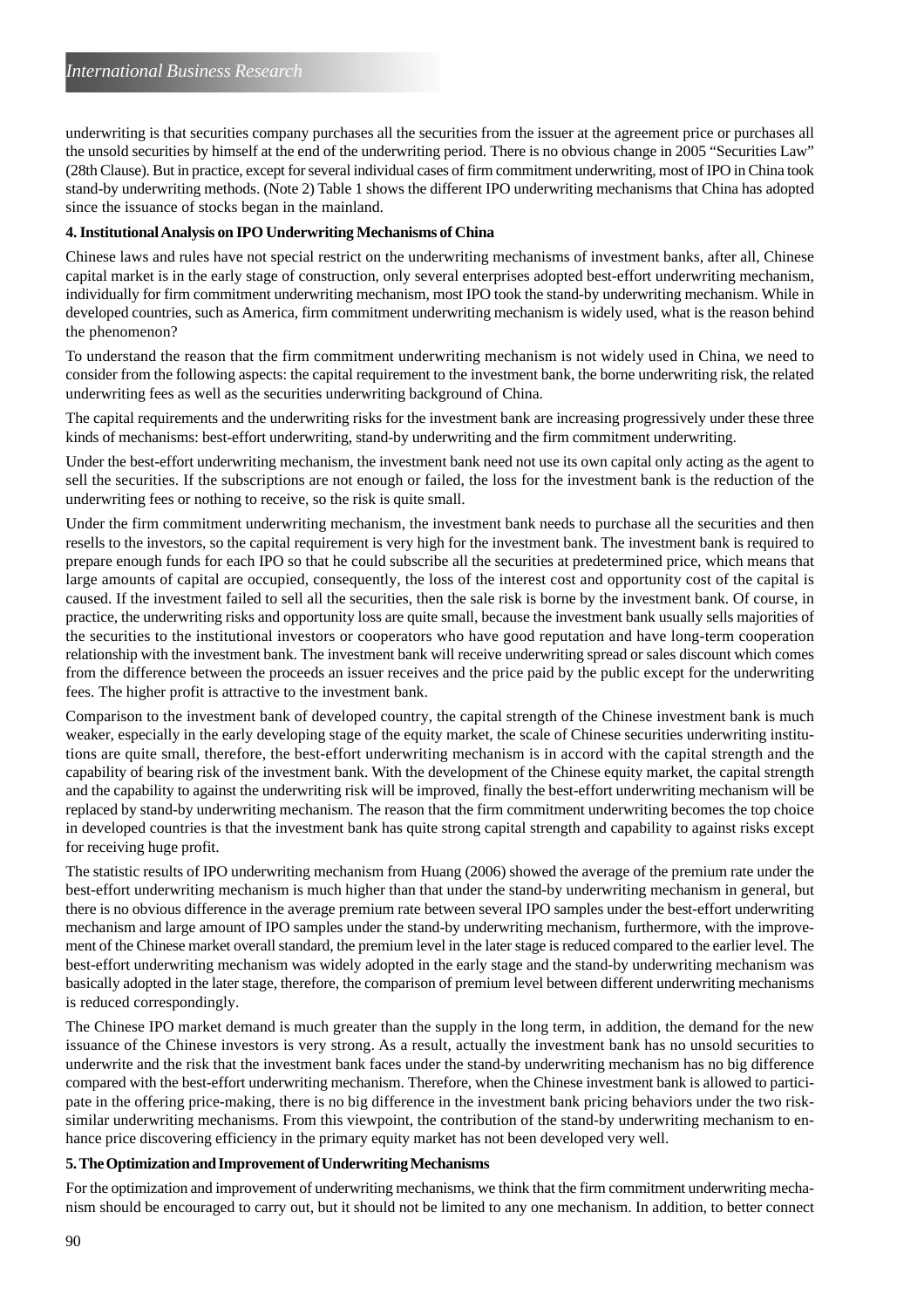the benefits of the investment bank and the issuer, the mechanism is required to be innovated.

#### *5.1 Encouragement to carry out the Firm Commitment Underwriting Mechanism*

The research on the underwriting mechanism is very scarce both at home and abroad, the firm commitment underwriting mechanism is widely adopted in the developed market, and people paid little attention to this conventional question.

The stipulation of the Chinese law on the underwriting mechanism is very simple. The 2005 "Securities Law" (28) stipulates that " the issuers should sign the underwriting contract with the securities companies if the law or administration rules stipulate that the securities should be underwritten by securities company, the securities are these that the issuers offered to the unspecified investors. The securities underwriting takes the forms of best-effort underwriting or firm commitment underwriting." The majority cases of China IPO all took the method of stand-by underwriting mechanism, it seems that it becomes a convention, so it is paid little attention.

While when we compared the firm commitment underwriting mechanisms at home and abroad, we find that there exists tiny difference between firm commitment underwriting and stand-by underwriting. Many researchers ignored this kind of difference of firm commitment underwriting mechanism between China and some developed countries when they focused on the registration mechanism and book-building mechanism. The direct reason that caused the difference is the difference of the underwriting institutions. The investment bank is required to purchase all the securities under firm commitment underwriting mechanism, therefore, the investment bank must have strong capital strength. At this point, the asset scale of Chinese underwriting institution has wide gap compared with the investment bank in developed market, this kind of underwriting strength gap induced that Chinese investment bank is ready to adopt the stand-by underwriting mechanism to reduce the underwriting risk.

Except for the capital strength requirement for the investment bank in firm commitment underwriting mechanism, the risk that the investment bank needs to bear is also very high in this mechanism, so the professional ability requirement for the investment bank is also quite high. To successfully sell all the securities, the investment bank must have stronger pricing ability and marketing ability. The book-building mechanism that is widely adopted in the developed market provides the investment bank opportunity to show his pricing ability and marketing ability, therefore, the combination of the bookbuilding mechanism and the firm commitment underwriting mechanism becomes the optimal choice in the developed countries. At the present, China is carrying out IPO price inquiring mechanism. To further integrate the investment bank into the issuance process, it is reasonable to encourage the adoption of the firm commitment underwriting mechanism. Integrating the interest of the investment bank into IPO process is beneficial for investment bank to develop his professional advantages in the IPO price discovering process, or in other words, it is beneficial for Chinese investment bank to go into the professional orbit in accord with the international rules.

Because firm commitment underwriting mechanism requires higher capital scale and professional skills, and under international background of merging investment banking and commercial banking in the financial field, to enhance the firm commitment underwriting capability of the investment bank, China should allow the transformation from the prohibition of the crossing of different financial operations to the relaxation of the regulation, allowing the crossing activities in the bank industry, insurance industry and securities industry, and cultivate the competitive power of investment banks which have great capital scale, strong professional skills and high reputation. As a result, the scale of Chinese investment banks will be enhanced and the role of Chinese investment bank in the primary equity market will be highlighted and the overall market operation will function regularly.

#### *5.2 The Choice of Different Underwriting Mechanisms According to the Issuing Circumstance*

In specified IPO cases, the investment bank and the issuer are supposed to choose different underwriting mechanisms freely. Actually for the smaller scale IPO, the issuer can adopt best-effort underwriting or even DPO mechanism if he has certain issuing capability according to the international experience, and the price discovering process will be shorten correspondingly and the issuing cost for the issuer will be reduced. But according to "Securities Law" (2005) (28), the issuers should adopt best-effort mechanism or firm commitment underwriting mechanism when they sell securities to unspecified investors, which excludes the DPO mechanism. We think, this mechanism which can greatly save the issuing cost and need not the participation of the investment bank should be included in IPO mechanisms.

#### **References**

Bower, Nancy L. (1989). Firm Value and the Choice of Offering Method in Initial Public Offerings. *Journal of Finance*, 44 (3), 647-662.

Huang, Fangliang. (2006). Research on Price Discovering and IPO Mechanisms of Common Stocks. Doctoral Dissertation, Shanghai: Fudan University.

### **Notes**

Note 1. Of course, the underwriter cannot manipulate the price without any restriction. In America, the underwriter needs to provide detailed report to SEC when he makes market. In the trade of new issuing securities, the leading underwriter can